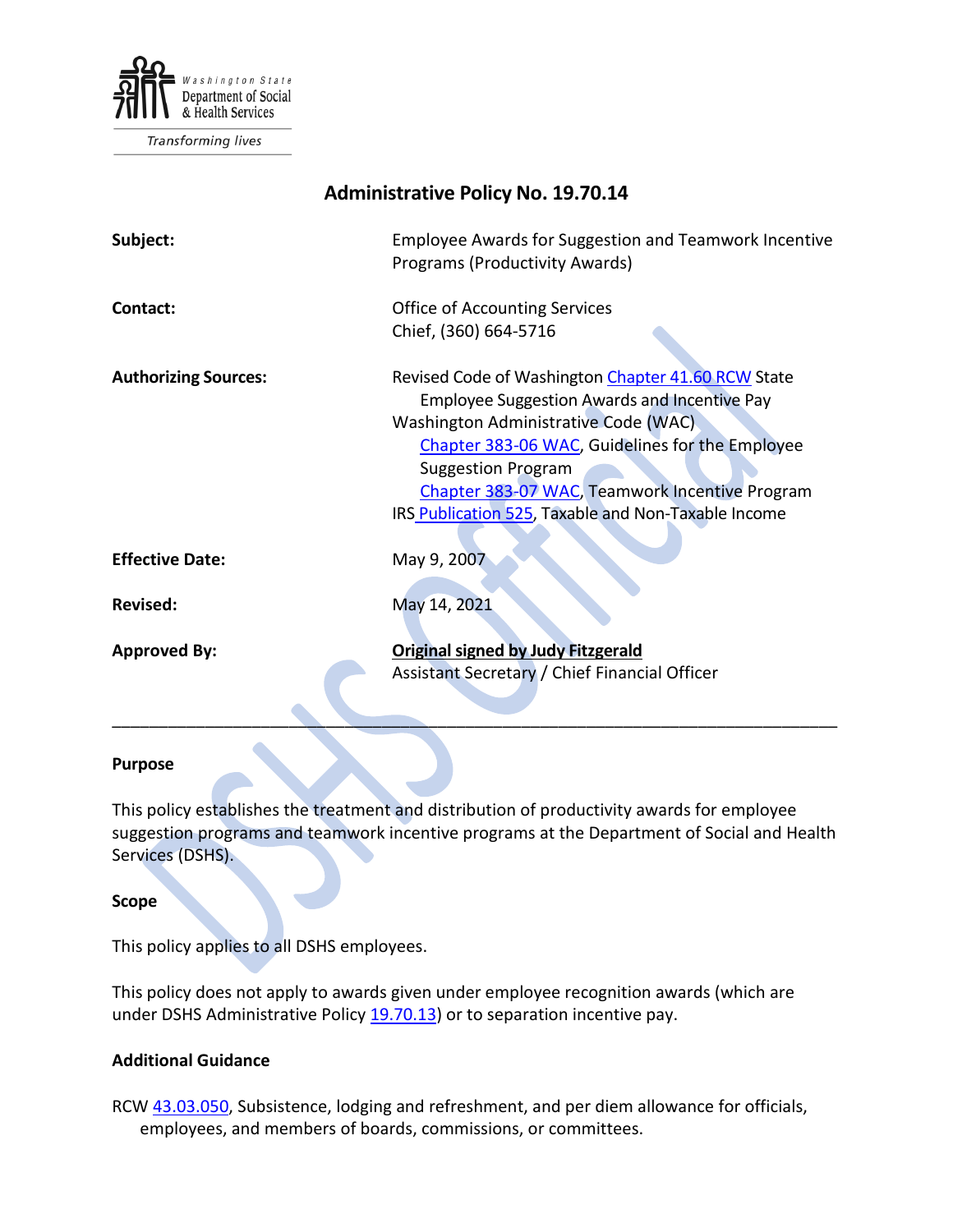SAAM [10.90.20,](http://www.ofm.wa.gov/policy/10.90.htm) Reimbursement rates for meals, lodging, and private vehicle mileage DSHS Administrative Policies

[19.70.10,](http://one.dshs.wa.lcl/Policies/Administrative/DSHS-AP-19-70-10.pdf) Coffee and Light Refreshments

[19.70.11,](http://one.dshs.wa.lcl/Policies/Administrative/DSHS-AP-19-70-11.pdf) Meals with Meetings

[DSHS Forms Picker](http://forms.dshs.wa.lcl/)

Form 03-426A, Productivity Award Payment [DSHS Productivity Award Sample Notification Letter](http://one.dshs.wa.lcl/Policies/Administrative/DSHS-AP-19-70-14-SampleLetter.pdf)

# **Definitions**

**Cash** is a warrant the DSHS payroll office or fiscal office issues*. (Note: For Productivity Awards, the DSHS Payroll Office generates the warrant.)*

**Department or DSHS** refers to the Department of Social and Health Services (DSHS).

**DSHS payroll office** is either the office within the Facilities, Finance, and Analytics Administration that processes payroll for DSHS or the institutional payroll offices that process their own payroll.

**Employee suggestion program** is a program developed to encourage and reward meritorious suggestions by state employees that promote efficiency and economy in the performance of any function of state government [\(Chapter 41.60 RCW\)](http://apps.leg.wa.gov/RCW/default.aspx?cite=41.60). This is also known as the "Brainstorm" award.

**Productivity awards** are the awards for the Employee Suggestion Programs and the Teamwork Incentive Programs.

**Teamwork incentive program** is a program developed to encourage teams of employees to submit and implement money saving process improvements [\(Chapter 41.60 RCW](http://apps.leg.wa.gov/RCW/default.aspx?cite=41.60)).

### **Policy**

DSHS participates in the statewide employee suggestion program and teamwork incentive program. DSHS does not operate its own suggestion program.

### *I. Limitations on awards*

- **A. Certain individuals are not eligible to receive a productivity award.**
	- 1. DSHS management has determined that volunteers, contractors, and board and commission members are not eligible to receive awards.
	- 2. Awards must not be given to an employee for a suggestion that is within the scope of that employees regularly scheduled responsibilities (RCW 41.60.030, WAC 383-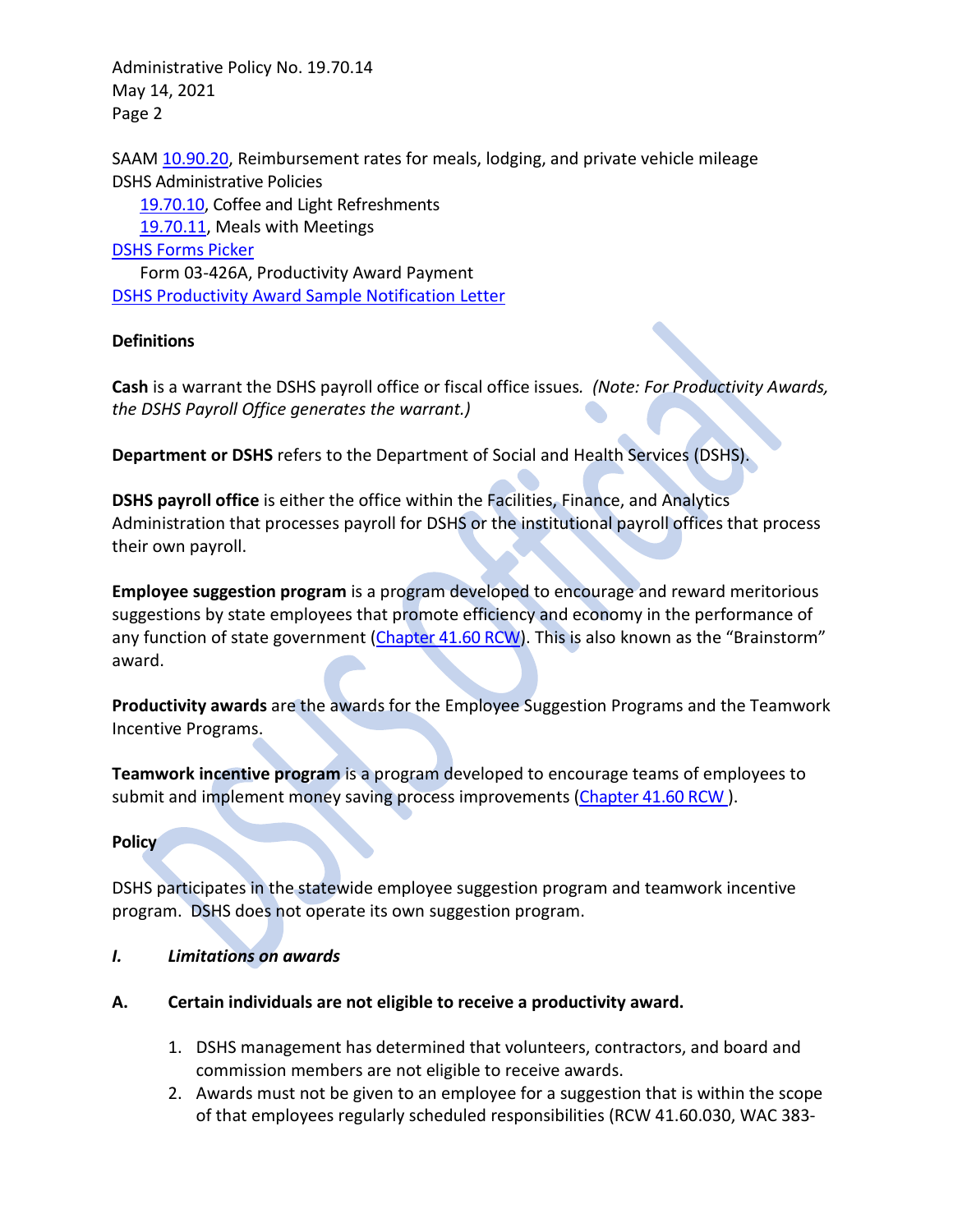06-080(2)(a)).

- 3. Per RCW 41.60.160, awards are not given to any elected state official or state agency director.
- **B. DSHS must follow the laws, rules, and policies developed by the state productivity board.**

Per RCWs 41.60.030 and 41.60.120, the productivity board or its designee must make the final decision on whether an employee suggestion program or teamwork incentive program award will be made including the award amount, if any.

- **C. DSHS must assign managers to offer staff assistance in the completion of award applications, including documentation of approval and denial of applications (WACs 383-06-045 and 383-07-045).**
- **D. Treatment of productivity awards must be handled consistently across DSHS.**
	- 1. The DSHS secretary or designee must approve all cash awards for employee suggestion or teams awards.
	- 2. Funds for the award must be drawn from the appropriation of the administration that receives benefit from the suggestion. The employee does not need to reside within that administration (RCW 41.60.041).
	- 3. The administration must not pay the employee's portion of applicable state and federal taxes on the award.
	- 4. DSHS payroll office processes the award amount in HRMS as a wage type 1146. Awards coded to this wage type will be recorded under sub-object code NZ-SW91.
	- 5. Awards must not be included for calculating a retirement allowance under any state public retirement system (RCW 41.60.140).

# **E. Coffee and light refreshments or meals may be allowed for recognition events. The administration must adhere to administrative policy requirements regarding:**

- 1. Limitations for Coffee and Light Refreshments (administrative policy 19.70.10).
- 2. Per Diem limits for Meals with Meetings (administrative policy 19.70.11).

### *II. Award rules for employee suggestion programs (i.e., brainstorm award)*

The rules governing awards are based on WAC 383-06-125 and are summarized below.

### **A. Cash awards under the employee suggestion program are limited to:**

1. Ten percent of the actual net savings or revenue generated. Savings and revenue must be calculated for one full year and should be for the first year of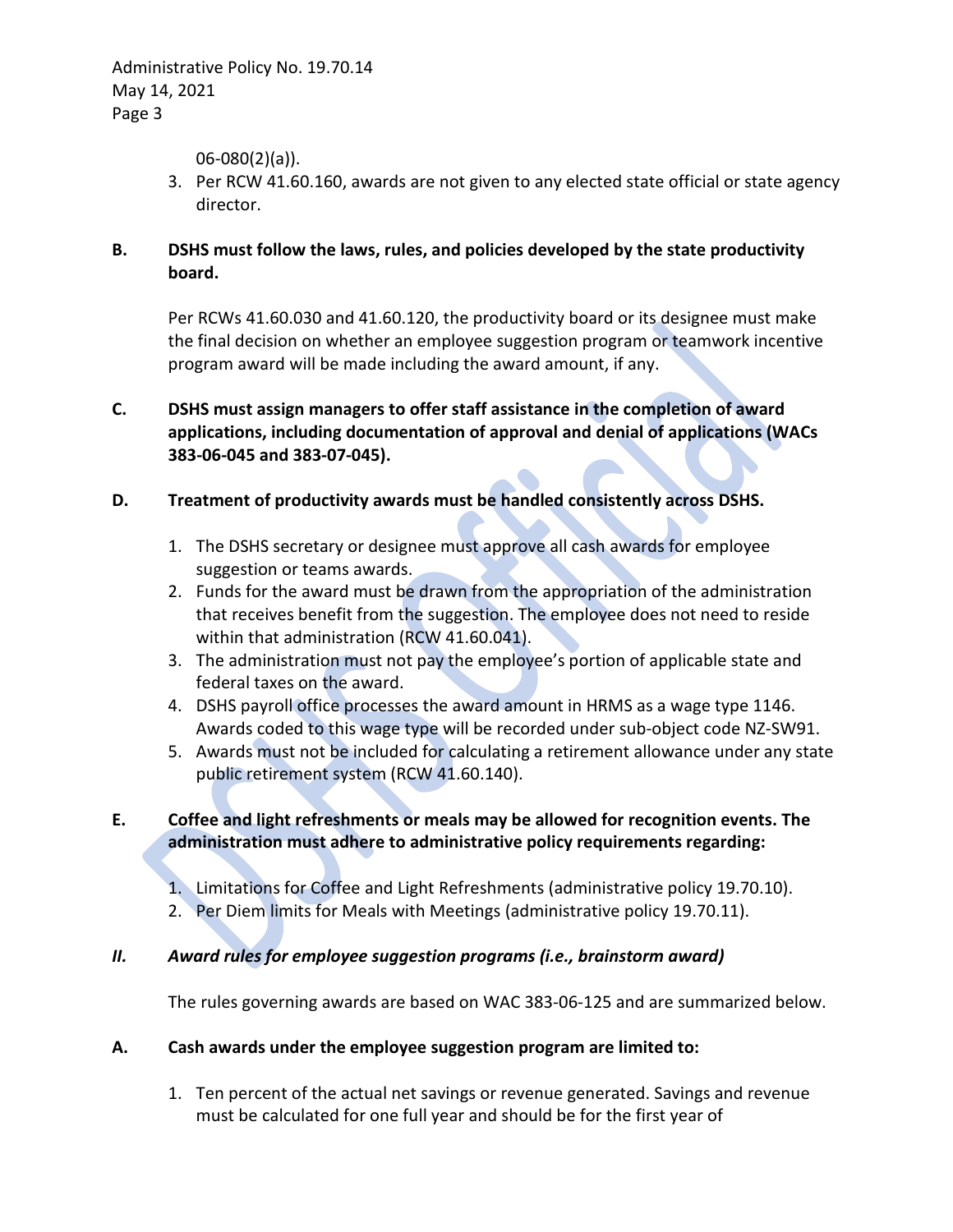implementation.

- 2. Awards must not exceed \$10,000.
- **B. All suggestions that result in cost-avoidance, for which benefits to the state are intangible or savings cannot be calculated, must receive recognition. Internal recognition must be given in accordance with RCW 41.60.150.**

### *III. Award rules for teamwork incentive programs (TIP)*

The rules governing awards are based on WAC 383-07-125 and are summarized below.

- **A. Cash awards under the teamwork incentive program are limited.**
	- 1. Awards are based on a percentage of either the savings, the revenue, or a combination determined by the team and agency management during the application process. The total team award must not exceed 25% of the actual net savings or net revenue generated to the state for the TIP project period.
	- 2. Awards must not exceed \$10,000.
	- 3. No cash awards are given for team projects that do not produce actual cost savings or generate revenue to the state.
- **B. Per RCW 41.60.110, the calculations of net savings, revenue, or both, are not final until approved by the DSHS secretary or designee, which may modify the calculations.**

### *IV. Processing productivity awards*

- **A. The DSHS payroll office must process all productivity awards.**
	- 1. Productivity board awards must be processed through HRMS, using DSHS form 03- 426A. The DSHS payroll office must process awards authorized by the productivity board and the DSHS secretary or designee, as part of the employee's salary and wages. Taxes must be taken on the award at the time the award is paid to the employee through the payroll system.
	- 2. The DSHS payroll office must have a minimum of 14 calendar days to process this request.
- **B. Productivity board awards must have account coding from the administration or program that is receiving the benefits from the suggestion being made (i.e., the award must not be coded to the account coding used to process the employee's salary and**